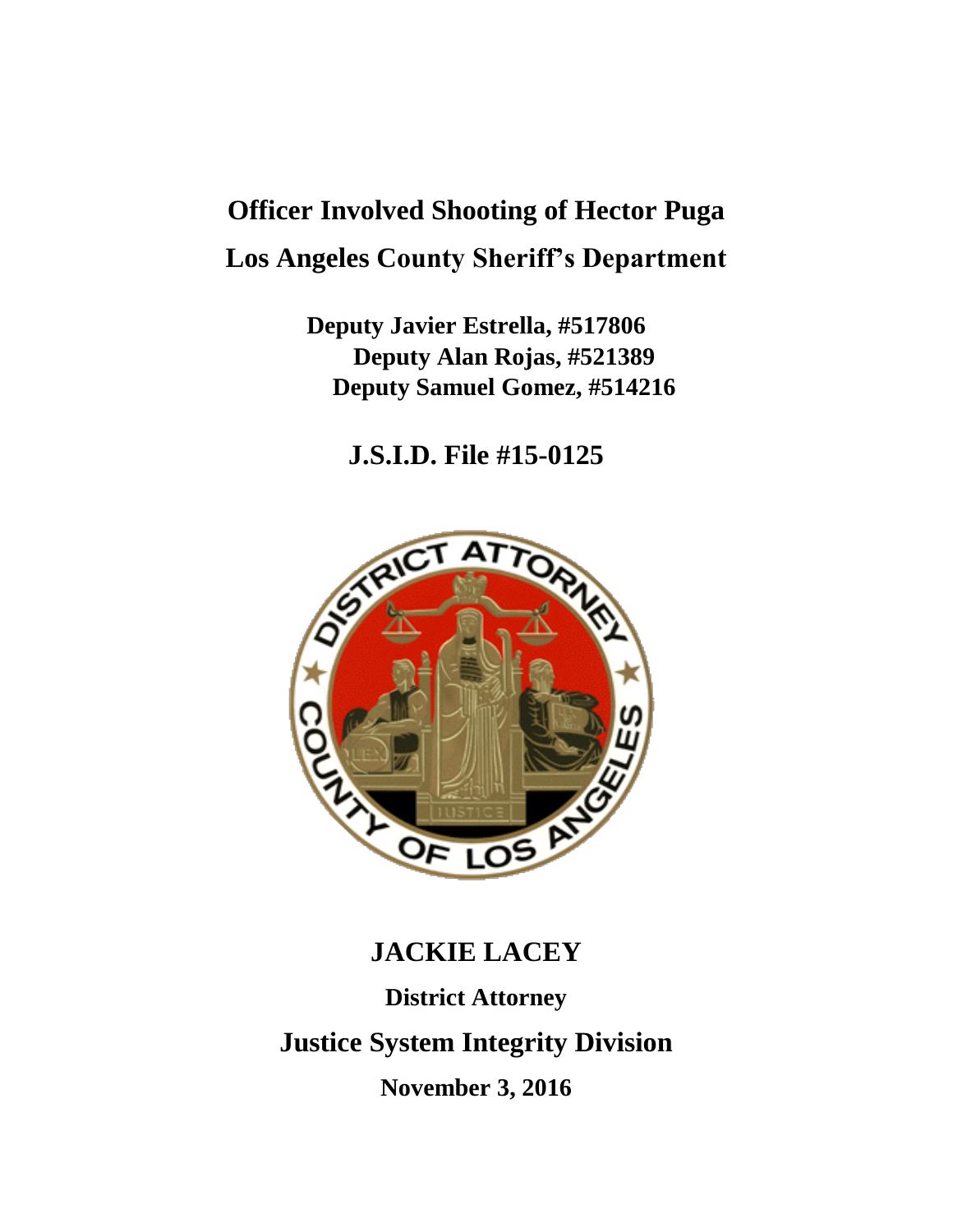#### **MEMORANDUM**

| TO:             | <b>CAPTAIN STEVEN KATZ</b>                                                                                     |
|-----------------|----------------------------------------------------------------------------------------------------------------|
|                 | Los Angeles County Sheriff's Department                                                                        |
|                 | Homicide Bureau                                                                                                |
|                 | 1 Cupania Circle                                                                                               |
|                 | Monterey Park, California 91755                                                                                |
| FROM:           | <b>JUSTICE SYSTEM INTEGRITY DIVISION</b><br>Los Angeles County District Attorney's Office                      |
| <b>SUBJECT:</b> | <b>Officer Involved Shooting of Hector Puga</b><br>J.S.I.D. File #15-0125<br>L.A.S.D. File #015-02293-0371-055 |
|                 |                                                                                                                |

DATE: November 3, 2016

The Justice System Integrity Division of the Los Angeles County District Attorney's Office has completed its review of the March 13, 2015, non-fatal shooting of Hector Puga by Los Angeles County Sheriff's Department (LASD) Deputies Javier Estrella, Alan Rojas, and Samuel Gomez. It is our conclusion that Deputies Estrella, Rojas, and Gomez acted in lawful self-defense and defense of others at the time each fired his weapon.

The District Attorney's Command Center was notified of this shooting on March 13, 2015, at approximately 7:50 p.m. The District Attorney Response Team responded to the location. They were given a briefing and walk-through of the scene by Los Angeles County Sheriff's Department Lieutenant Eddie Hernandez.

The following analysis is based on reports, recorded interviews, DVD recordings, and photographs submitted to this office by the LASD – Homicide Bureau. No compelled statements were considered in this analysis.

#### **FACTUAL ANALYSIS**

On March 13, 2015 at approximately 5:00 p.m., LASD Deputies Javier Estrella and Alan Rojas were working in the area of 99<sup>th</sup> Street and Budlong Avenue in the City of Los Angeles. Both deputies were dressed in LASD uniform and traveling in a marked black and white police vehicle. Rojas was the driver and Estrella was seated in the right front passenger seat.

As Estrella and Rojas proceeded east on 99<sup>th</sup> Street approaching Budlong Avenue, both deputies saw a white Chevy Tahoe SUV driving eastbound. Both deputies were aware that a similarly described vehicle was associated with a recent kidnapping in the Lakewood area and that the suspect in that kidnapping was armed with a firearm. The deputies ran the plate of the SUV, which returned that the vehicle was a felony armed and dangerous wanted vehicle.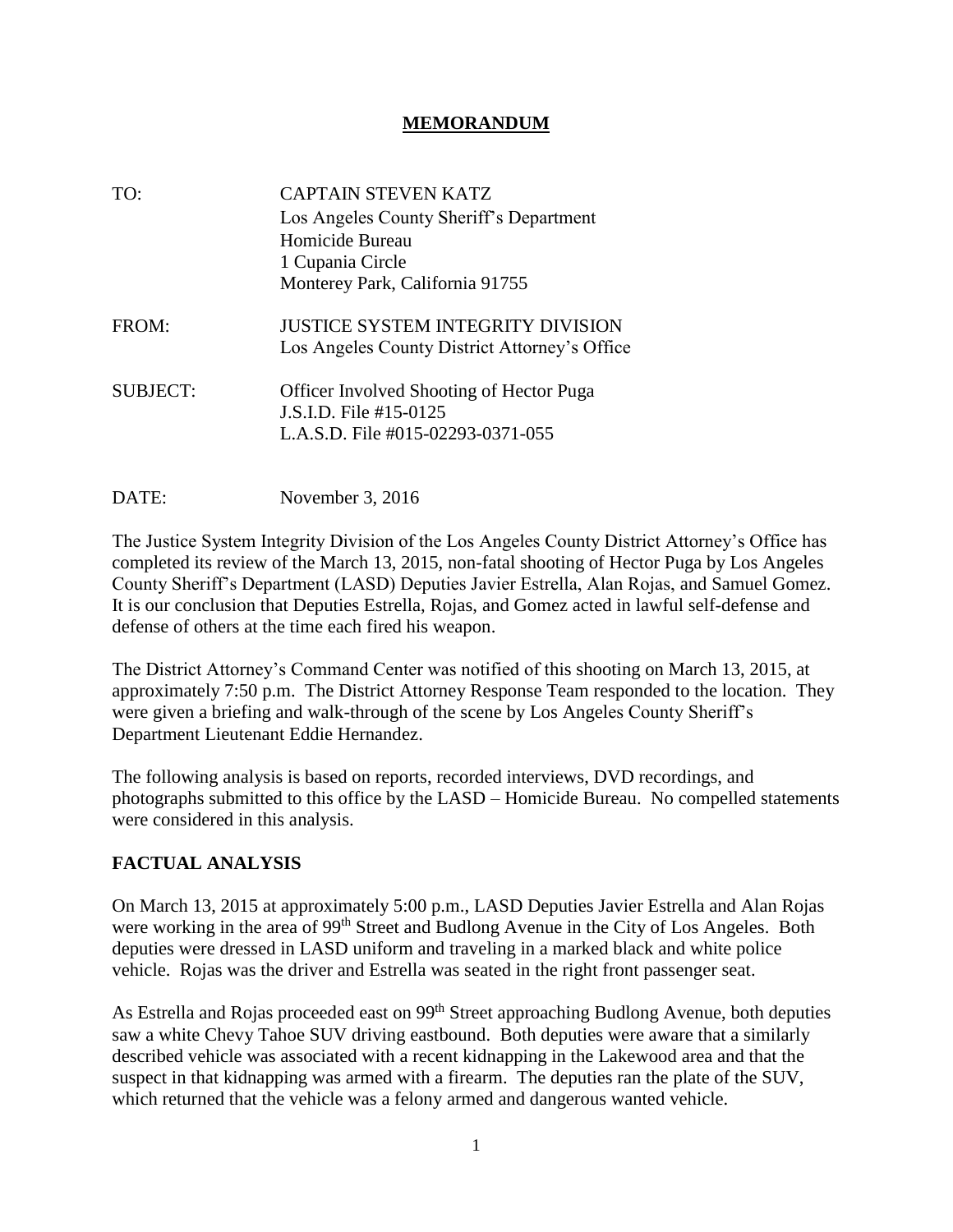At this time, the driver of the SUV, later identified as Hector Puga, stopped and exited the driver's side. Rojas got out of the police vehicle, drew his service weapon, and ordered Puga to "Get on the ground!"<sup>1</sup> Puga responded, "Fuck you!" Puga entered the SUV and drove eastbound on 99th Street, away from the deputies. Rojas got back into the patrol vehicle and the deputies began to follow Puga with their vehicle's lights and siren activated.

Puga led the deputies on a 25 minute pursuit through the streets of Los Angeles. While fleeing the deputies, Puga drove at excessive speeds, failed to stop for posted stop signs, failed to stop at red lights, collided with another vehicle, drove in the opposite lane of traffic, nearly hit a skateboarder traveling in a crosswalk, and generally drove in a manner that was dangerous to other vehicles on the road and to pedestrian traffic. LASD deputies followed in patrol vehicles with their lights and sirens activated and an LASD airship arrived and called the pursuit from above. $2$ 

Deputies Samuel Gomez and Mark Reyes were one of the units that joined in the pursuit. Gomez and Reyes were dressed in LASD uniform and following Estrella and Rojas in a marked black and white police vehicle. Gomez and Reyes were aware that Puga was wanted for an armed and dangerous kidnapping based on the radio traffic.

Puga continued to flee from the deputies. He circled the area of 43<sup>rd</sup> Street and Vermont Avenue and ultimately stopped his SUV facing east on the 900 block of West 43rd Street. As he did so, the LASD airship, which had taken over the pursuit, broadcast to the ground units that they should move in. Estrella and Rojas turned onto  $43<sup>rd</sup>$  Street and stopped their patrol vehicle facing east approximately 160 feet west of Puga. Gomez and Reyes stopped their patrol car behind Estrella and Rojas' vehicle, offset to the north. Other LASD patrol cars also parked behind or near them and the LASD airship broadcast from above.

Puga exited the SUV, turned to face the deputies, removed a silver handgun from his waistband area, and walked westbound toward the deputies, past the rear bumper of the SUV. Puga pointed the gun in the deputies' direction, briefly pointed the weapon towards the ground, and racked the slide of the gun as if chambering a round. Puga gestured angrily at the deputies while still holding the handgun and then extended his arm, pointed the gun at the deputies, and fired his weapon several times.<sup>3</sup> In response, Estrella, Rojas, and Gomez each fired their duty weapons at Puga.<sup>4</sup> Puga continued to discharge his weapon at the deputies as he retreated toward the front of his vehicle, where he briefly fell to the ground. Puga got up and stumbled to the porch area of a residence located on the south side of West 43rd Street.

<sup>1</sup> Estrella recalled Rojas' order was "Show me your hands!"

<sup>&</sup>lt;sup>2</sup> Additionally, the pursuit and the resulting officer involved shooting were recorded by news cameras in helicopters following the pursuit and broadcast on live television.

<sup>3</sup> News footage captured Puga's actions. Smoke emitting from his weapon can be seen as Puga fires. Gomez described the moment as "pretty terrifying."

<sup>4</sup> The deputies collectively fired 37 rounds. Reyes did not fire his duty weapon because other LASD deputies were in his line of fire.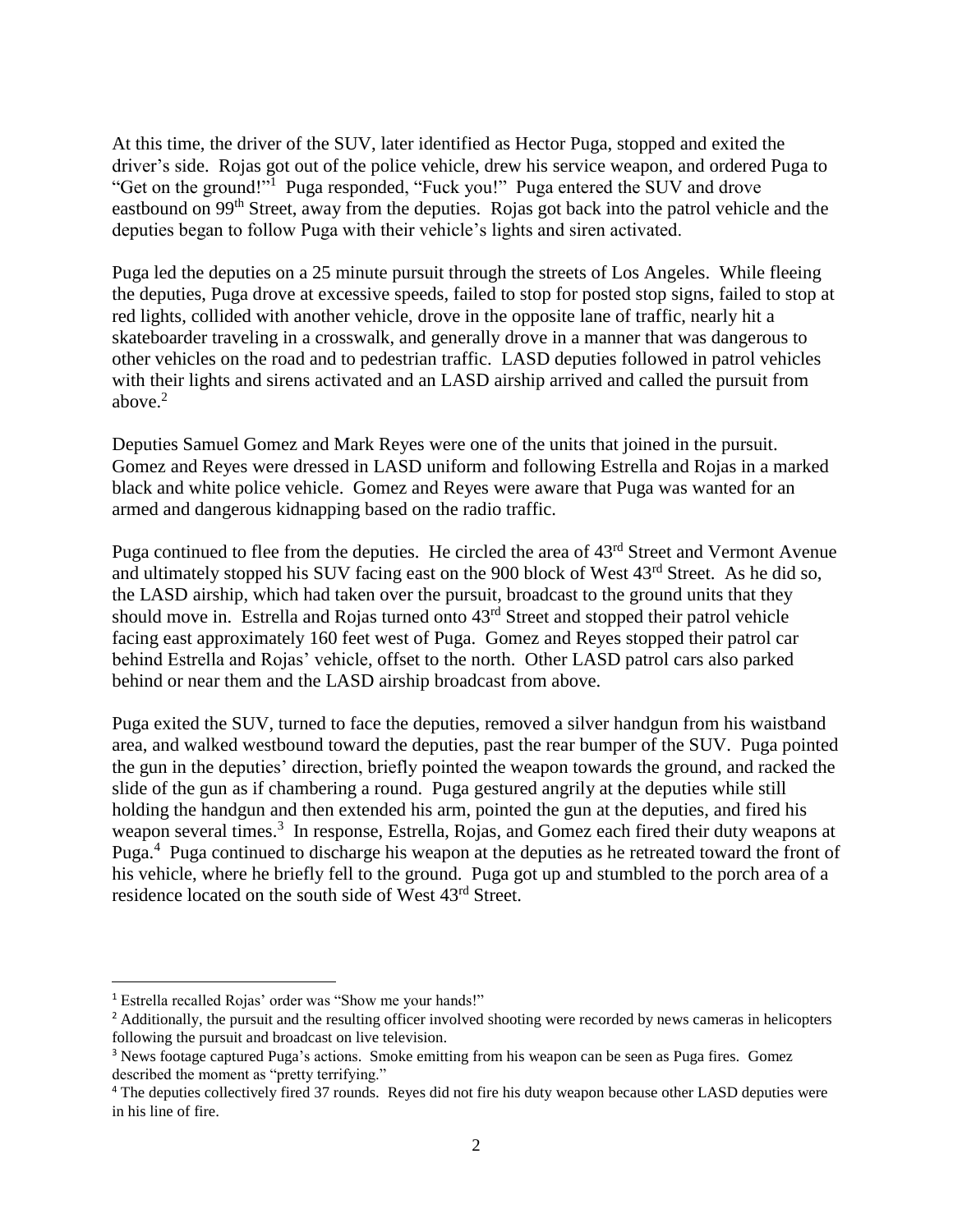Puga remained on the porch of this house as deputies approached the location using a patrol vehicle as mobile cover. During this time, Puga's firearm was visible and within arms-reach of him. Ultimately, Puga agreed to surrender. He walked onto the street and was arrested without further incident. Paramedics, who had been staging near the location, arrived, treated Puga, and transported him to California Hospital for treatment **the contract of the contract of the contract of the contract of the contract of the contract of the contract of the contract of the contract of the contract of the cont** survived his injuries.

Puga was armed with a silver and black colored EKOL Frat Magnum 9mm P.A.K. The pistol is a blank gun. It does not shoot bullets, but resembles a firearm, ejects spent casings like a real firearm, and has a muzzle flash similar to a real firearm. Investigators found five spent casings from Puga's gun near Puga's SUV.

Yobanna , Puga's wife, was interviewed. Yobanna told investigators that she and her husband were separated. Several days prior, they attended the same party, arriving separately. Yobanna believed that Puga had a gun in his waistband. At some point, Puga became angry and ordered Yobanna to leave with him. Yobanna did not want to go, but was afraid of Puga. Yobanna left with Puga. Puga drove Yobanna around in his SUV for many hours, stopping to eat at several locations and to buy drugs. During this time, Puga repeatedly threatened to kill Yobanna. Puga pistol whipped her head and beat her face and body. Eventually, Puga left Yobanna at her home and Yobanna went to the hospital for medical treatment.

Yobanna told investigators that Puga previously said that he was going to kill her, kill himself, kill the police and "go at it" with the cops.

On March 24, 2015, investigators interviewed Puga. Puga denied threatening to kill Yobanna. Puga said he and Yobanna were at a party and left to go to the store. After purchasing a bottle of tequila, Puga and Yobanna began to argue over money. They drove to get dinner. While at dinner, a woman at the restaurant recognized Puga, which caused Yobanna to hit Puga and throw soda at him. Puga was still hungry and wanted chicken wings. They drove to Rallys, where Puga ordered chicken wings. Yobanna threw the chicken wings at Puga. Puga, still hungry, went to Del Taco and bought more food. Puga and Yobanna next drove to "Fantasy Castle." Yobanna got angry and again hit Puga. Puga "believed" that he hit her back. Puga denied possessing a gun while at the party.

Puga indicated that on the day of the pursuit, Yobanna called him because she wanted to have sex with him. Puga recalled telling the police to leave him alone, but denied knowing the deputies were pursuing him. Puga admitted to driving dangerously, but said that he was rushing to get to his mother-in-law's house rather than fleeing from the deputies. Puga drove to Yobanna's mother's house and parked.

Puga said he pulled out a fake gun and ultimately admitted pointing the gun at the deputies. Puga explained that he wanted the police to kill him because he had "nothing to live for."

Based upon his actions, Puga was convicted of a violation of Penal Code section 273.5(f)(2), willful infliction of corporal injury to a spouse, and a violation of Penal Code section 69,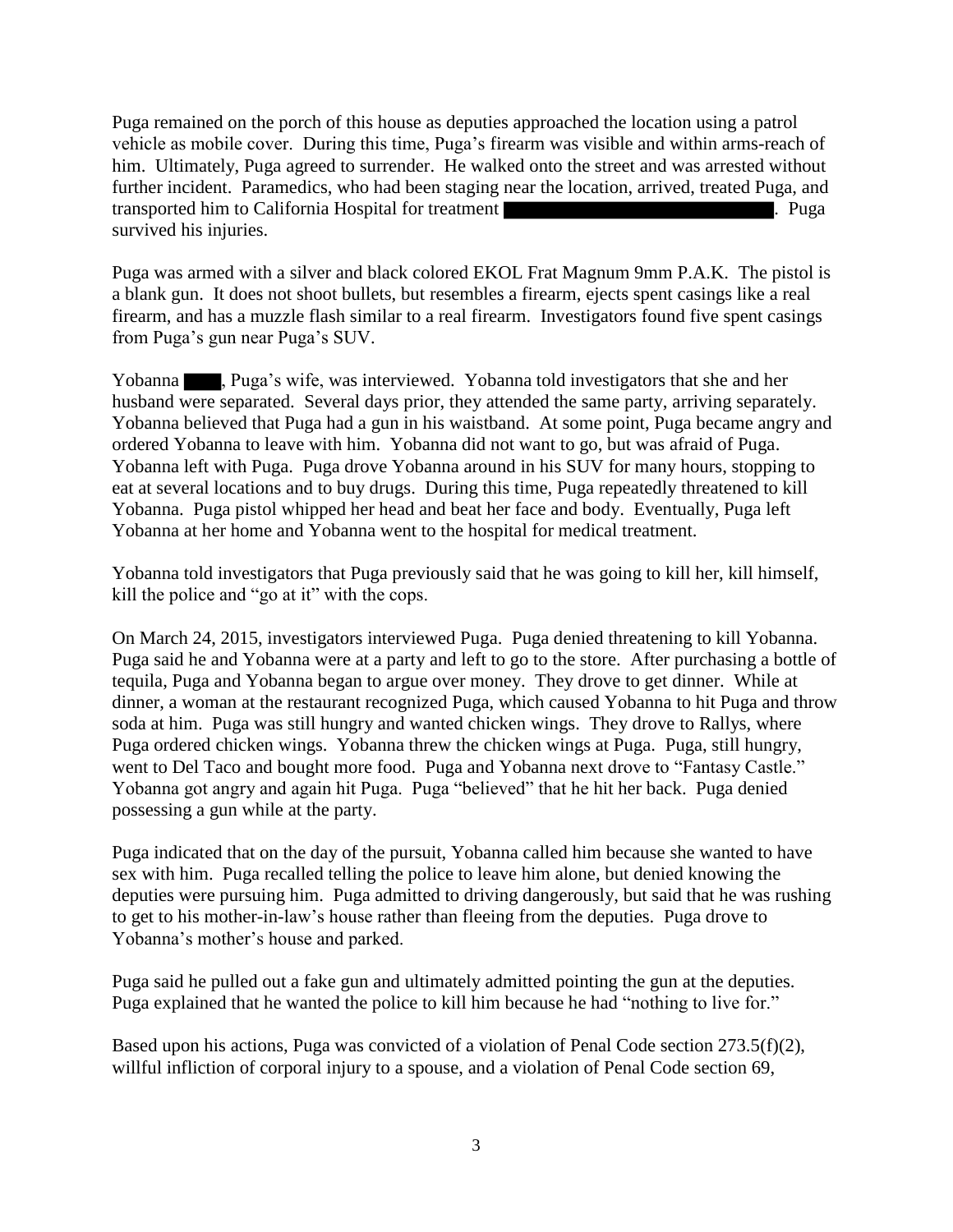obstructing or resisting executing officers in the performance of their duties. He was sentenced to serve seven years in state prison.

### **CONCLUSION**

"The 'reasonableness' of a particular use of force must be judged from the perspective of a reasonable officer on the scene, rather than the 20/20 vision of hindsight…The calculus of reasonableness must embody allowance for the fact that police officers are often forced to make split-second judgments—in circumstances that are tense, uncertain, and rapidly evolving—about the amount of force that is necessary in a particular situation." Graham v. Connor (1989) 490 U.S. 386, 396-397.

Actual danger is not necessary to justify the use of deadly force in self-defense. If one is confronted by the appearance of danger which one believes, and a reasonable person in the same position would believe, would result in death or great bodily injury, one may act upon those circumstances. The right of self-defense is the same whether the danger is real or merely apparent. People v. Toledo (1948) 85 Cal.App.2d 577.

According to the law in California, a person acted in lawful self-defense or defense of another if (1) he reasonably believed that he or someone else was in imminent danger of being killed or suffering great bodily injury; (2) he reasonably believed that the immediate use of deadly force was necessary to defend against that danger; and (3) he used no more force than was reasonably necessary to defend against that danger. CALCRIM No. 505. The People have the burden of proving beyond a reasonable doubt that a person did not act in lawful self-defense or defense of another. If the People fail to meet this burden, a jury must find the defendant not guilty. CALCRIM No. 3470.

The evidence examined shows that Deputies Estrella and Rojas spotted Puga's SUV, ran the license plate, and confirmed that the car was a wanted armed and dangerous vehicle. When Rojas attempted to detain Puga, Puga entered the SUV and drove away from the deputies. Estrella and Rojas pursued Puga with their lights and siren activated.

Additional deputies joined in the pursuit, as did an LASD Air Unit. Puga continued to flee from the deputies, traveling at excessive speeds, failing to stop for posted stop signs and red lights, colliding with another vehicle, driving in the opposite lane of traffic, nearly hitting a skateboarder crossing the street in a crosswalk, and otherwise driving in a manner that endangered the lives of the occupants of other vehicles and pedestrians. Puga ultimately stopped his SUV on 43<sup>rd</sup> Street near Vermont Avenue. The deputies parked their patrol vehicles west of Puga's location.

Puga exited the SUV, pulled out what appeared to be a silver handgun, and racked the slide as if chambering a round. Puga pointed the gun at the deputies and appeared to fire five rounds at them. Deputies Estrella, Rojas, and Gomez reasonably believed that Puga's firearm was a real handgun based on the physical likeness to a real firearm and prior information that Puga has committed crimes days earlier while armed with a firearm. Based upon this perceived deadly threat, Estrella, Rojas, and Gomez fired their duty weapons at Puga, wounding him.